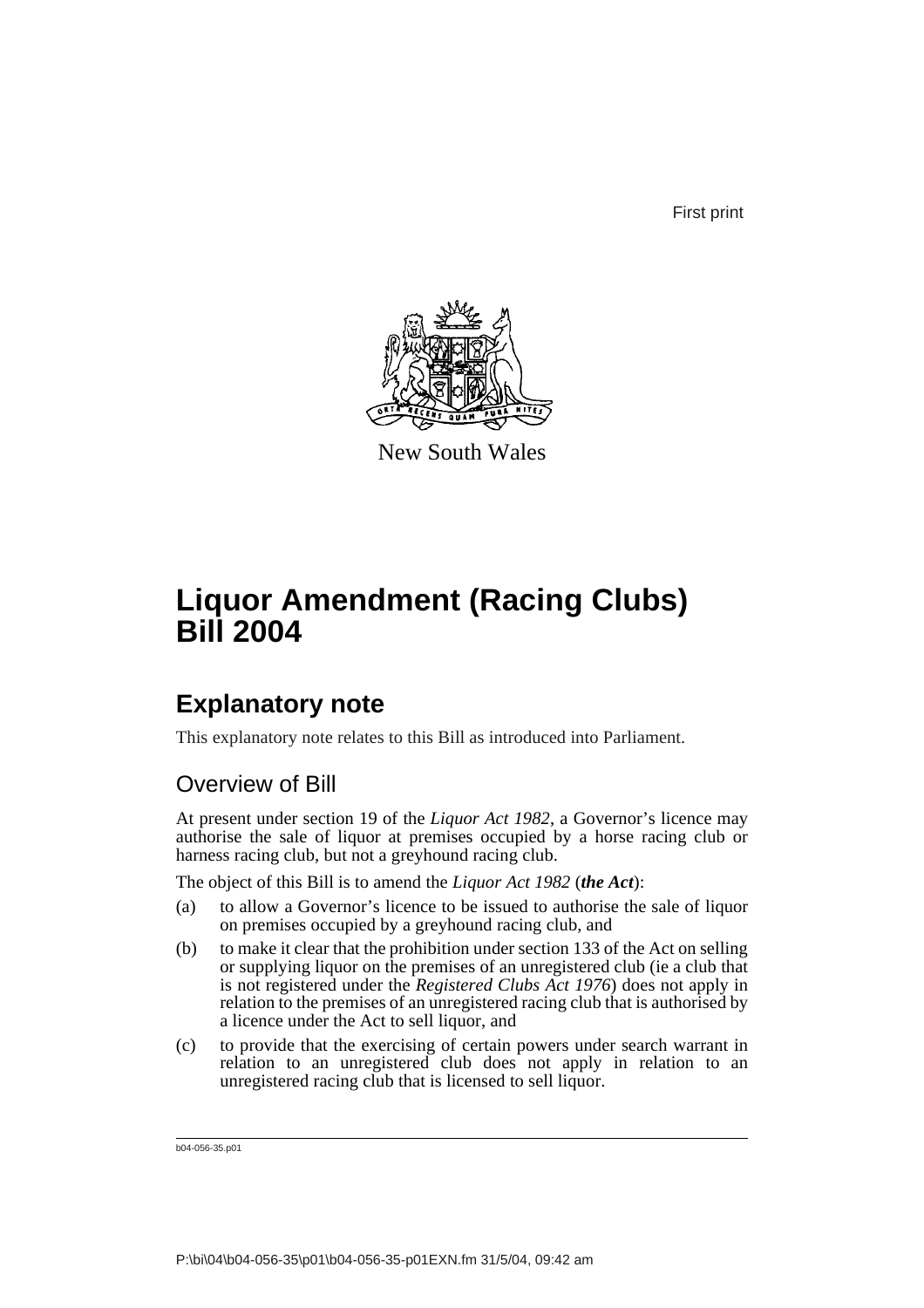Liquor Amendment (Racing Clubs) Bill 2004

Explanatory note

#### Outline of provisions

**Clause 1** sets out the name (also called the short title) of the proposed Act.

**Clause 2** provides for the commencement of the proposed Act on the date of assent.

**Clause 3** is a formal provision that gives effect to the amendments to the *Liquor Act 1982* set out in Schedule 1.

**Schedule 1** contains the amendments to the *Liquor Act 1982* that are described in the overview above.

Explanatory note page 2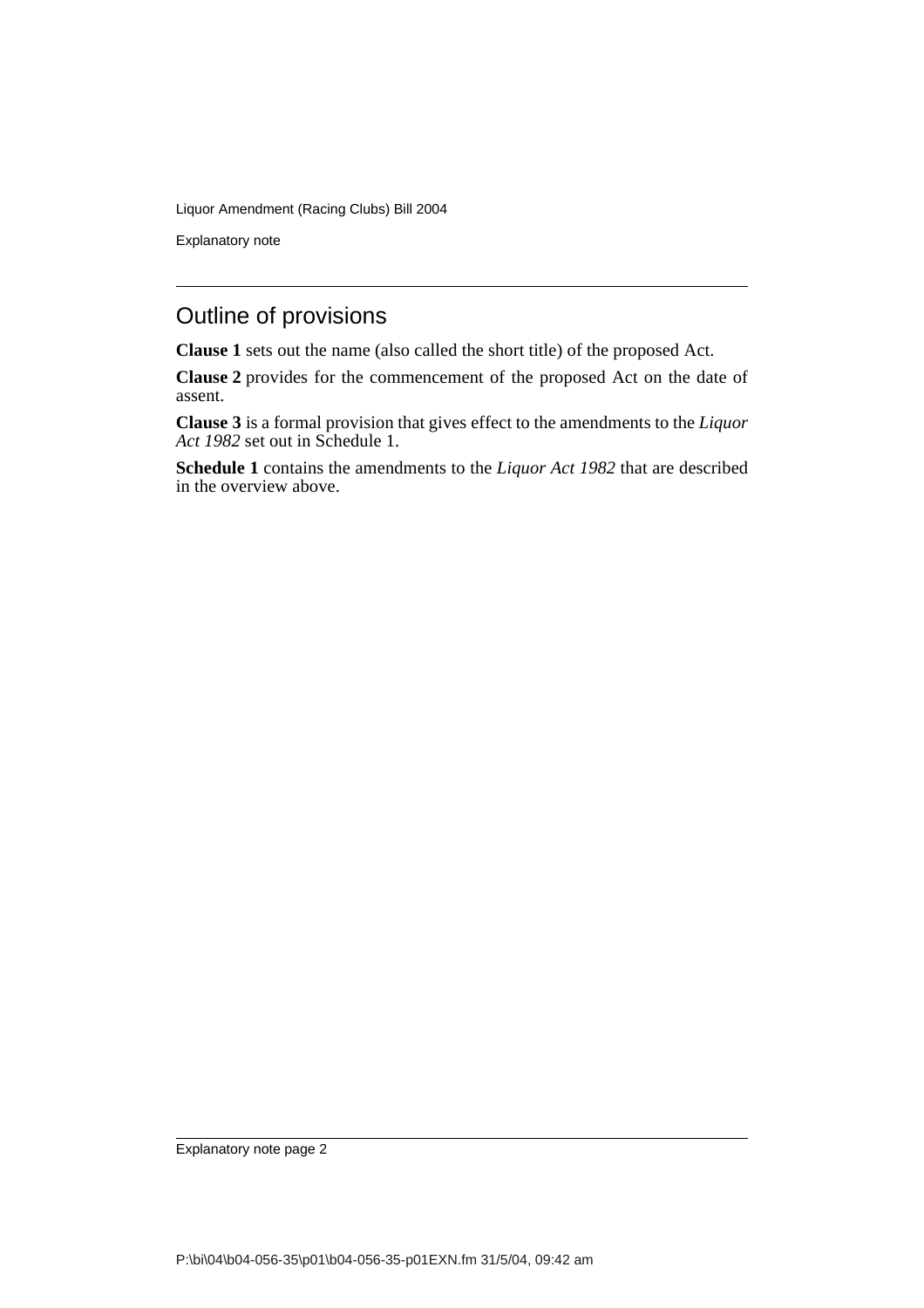First print



New South Wales

## **Liquor Amendment (Racing Clubs) Bill 2004**

## **Contents**

|                                     | Page |
|-------------------------------------|------|
| Name of Act                         |      |
| 2 Commencement                      |      |
| Amendment of Liquor Act 1982 No 147 |      |
| Schedule 1 Amendments               | 3    |
|                                     |      |

b04-056-35.p01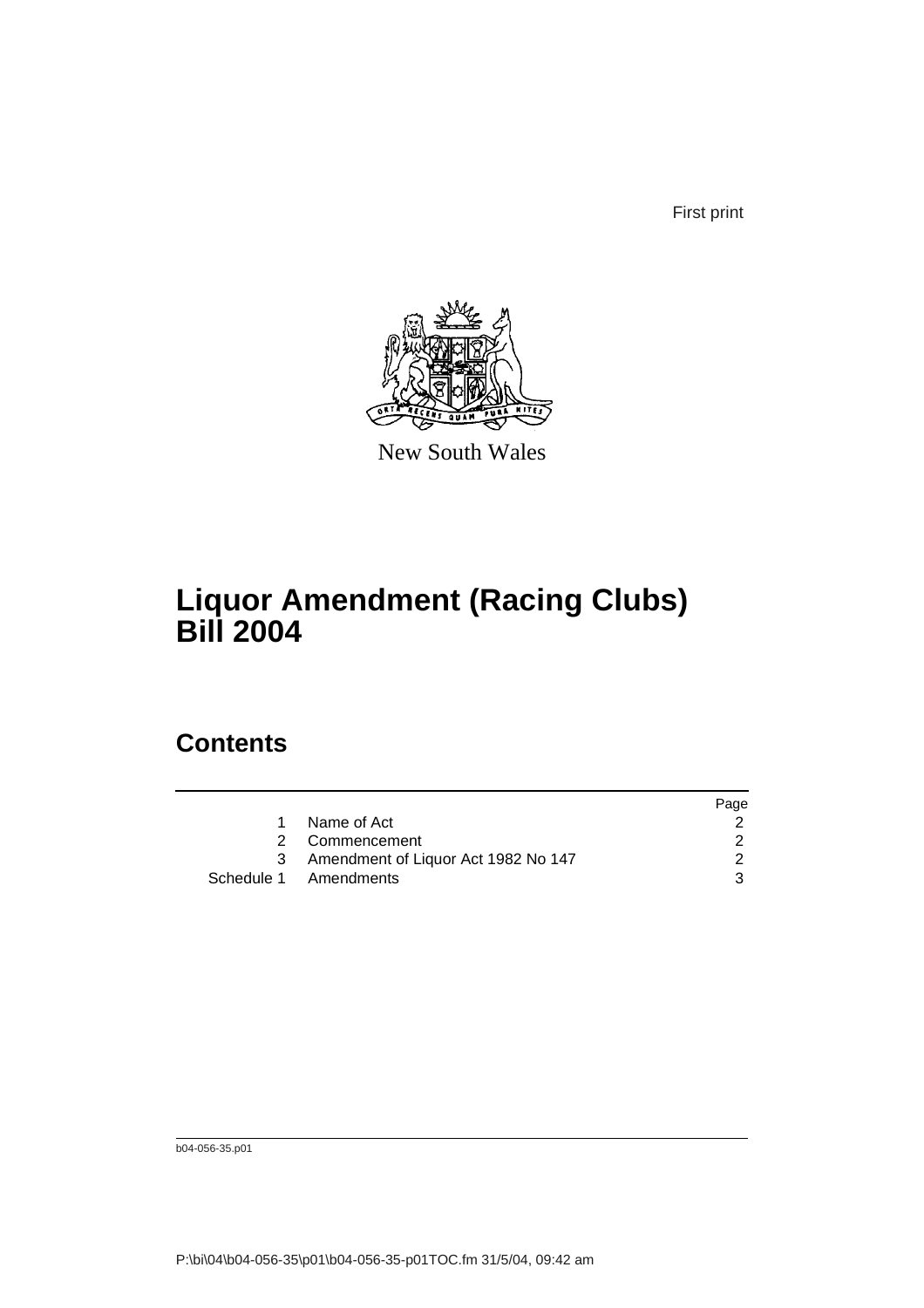Liquor Amendment (Racing Clubs) Bill 2004

**Contents** 

Page

Contents page 2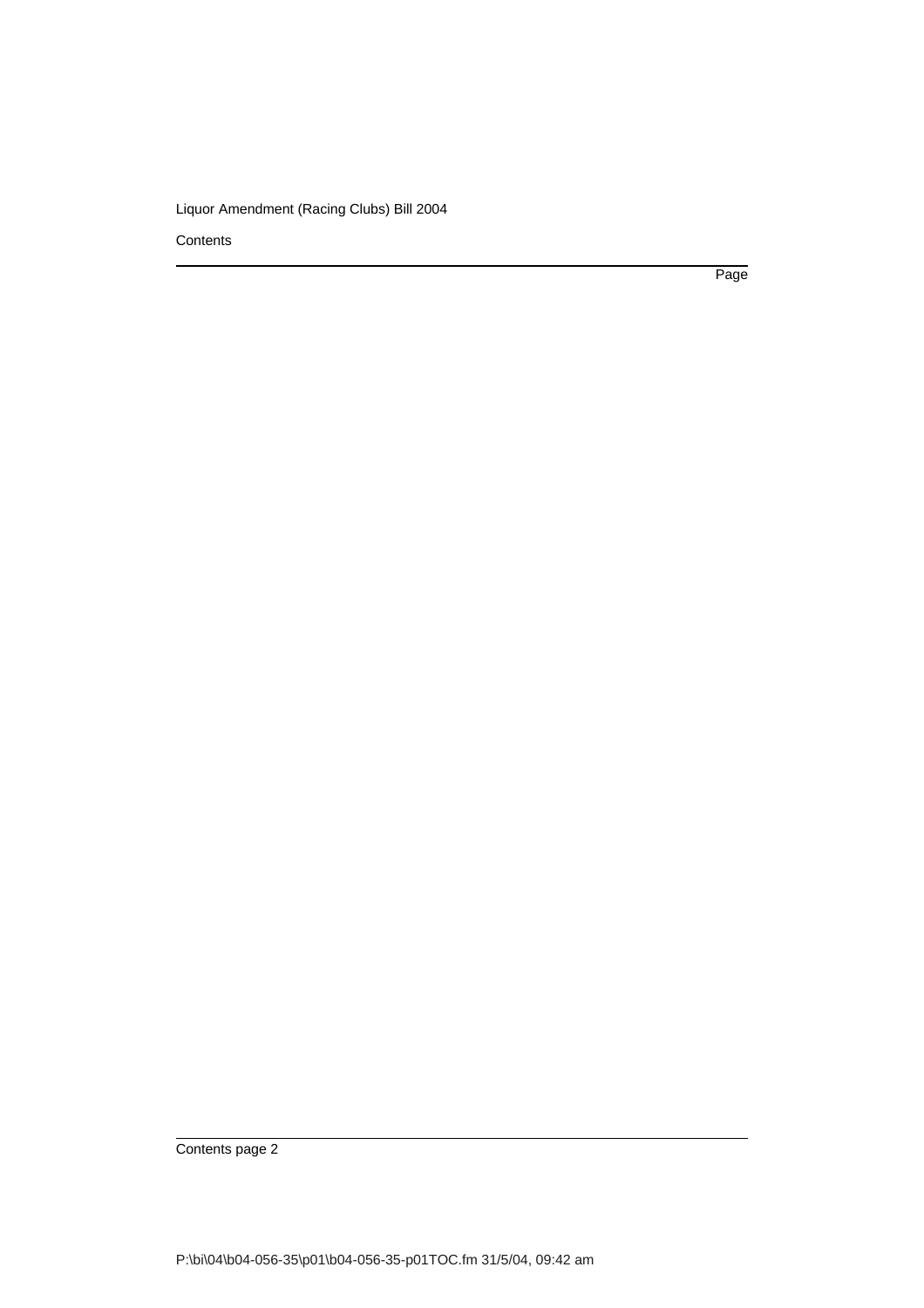

New South Wales

# **Liquor Amendment (Racing Clubs) Bill 2004**

No , 2004

#### **A Bill for**

An Act to amend the *Liquor Act 1982* to make further provision with respect to the sale of liquor on premises occupied by racing clubs.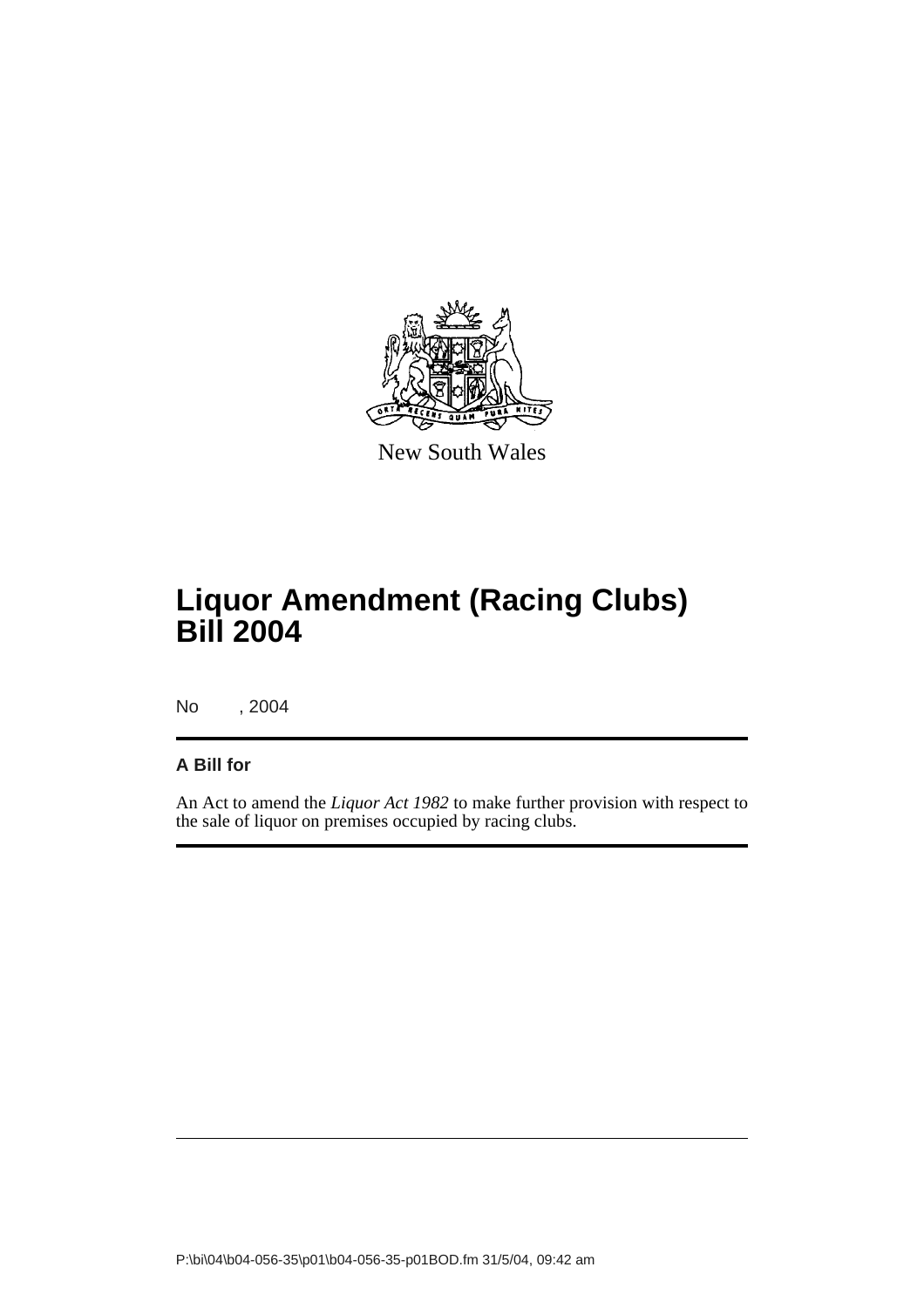| The Legislature of New South Wales enacts: |                                                                 |                |
|--------------------------------------------|-----------------------------------------------------------------|----------------|
| 1                                          | Name of Act                                                     | 2              |
|                                            | This Act is the Liquor Amendment (Racing Clubs) Act 2004.       | 3              |
|                                            | <b>Commencement</b>                                             | $\overline{4}$ |
|                                            | This Act commences on the date of assent.                       | 5              |
| 3                                          | Amendment of Liquor Act 1982 No 147                             | 6              |
|                                            | The <i>Liquor Act 1982</i> is amended as set out in Schedule 1. | 7              |